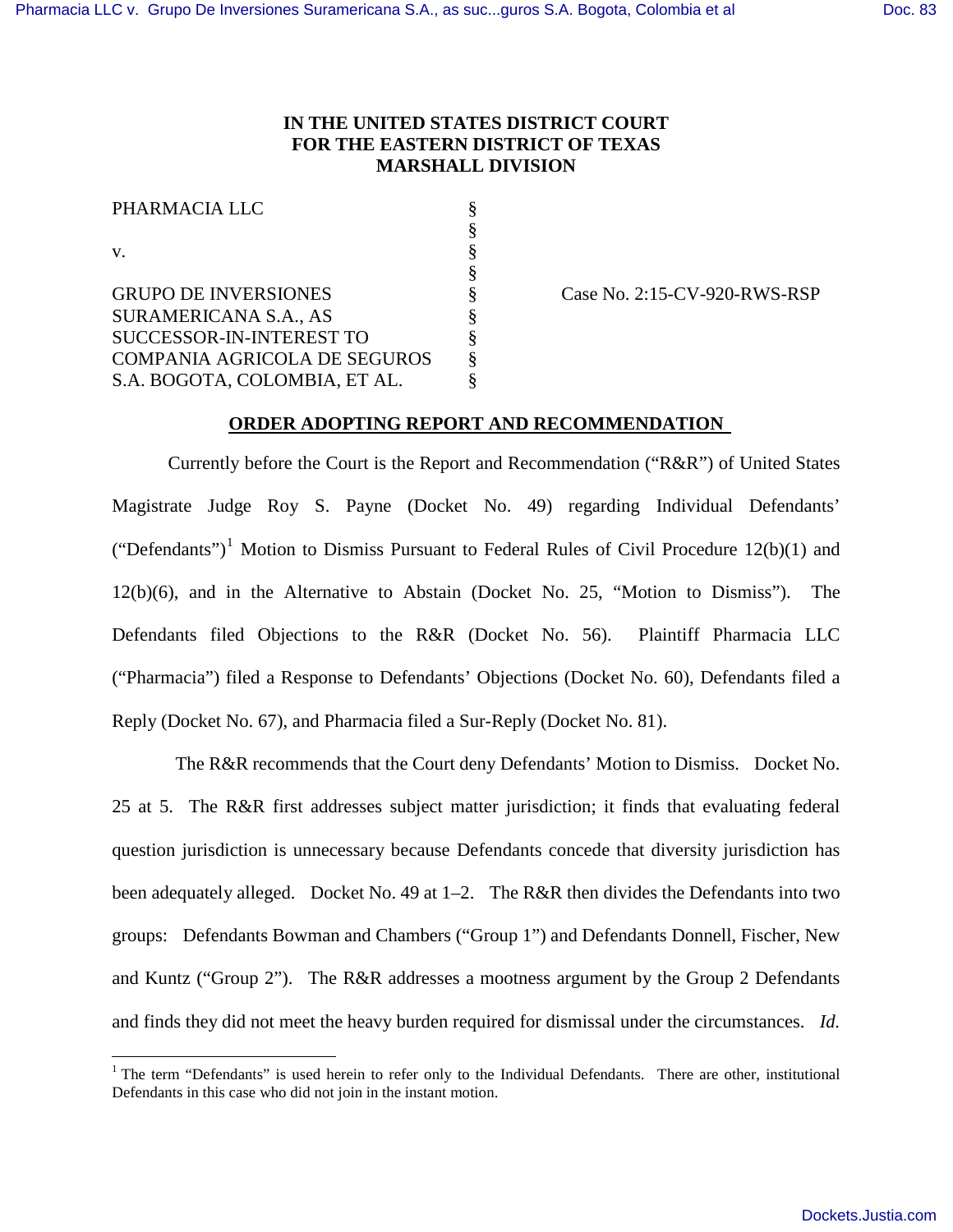at 2–3. Then, the R&R addresses the Group 1 Defendants' argument for abstention in favor of their related state court actions and concludes that abstention is inappropriate. *Id.* at 3–5.

The Defendants object to the  $R\&R$ 's recommendation that abstention is inappropriate on the grounds that "[t]he Declaratory Judgment Act was not intended to enable a party to obtain a change of tribunal from a state to federal court, and it is not the function of the federal declaratory action merely to anticipate a defense that otherwise could be presented in a state action." (Docket No. 56 at 1 (citing *Vaden v. Discovery Bank*, 556 U.S. 49, 70 n. 19 (2009))). Defendants object to the R&R's finding that the claims against the Group 2 Defendants are not moot, arguing that Defendants have made clear their intention never to sue Monsanto. *Id.* at 2–3. Defendants further object to the exercise of jurisdiction on the grounds that all of Plaintiff's claims are unripe. *Id.* at 3–4. Finally, Defendants argue that Plaintiff's claims against the Group 1 Defendants are subject to mandatory abstention, *id.* at 4–7, and those against the Group 2 Defendants should be subject to permissive abstention. *Id.* at 7–8.

In response, Pharmacia argues that its claims are indeed ripe as well as non-moot. Docket No. 60 at 2–4. Pharmacia also argues that the Anti-Injunction Act does not mandate abstention, *id.* at 4–7, and that permissive abstention is also inappropriate. *Id.* at 7–8.

Defendants reply that Pharmacia has not properly established standing under *Spokeo, Inc. v. Robins,* 136 S.Ct. 1540, 1547 (2016). Docket No. 67 at 1. Defendants also maintain their assertions that Pharmacia's claims are moot as well as unripe, *id.* at 2–3, and that the Anti-Injunction Act still applies to the case to bar Pharmacia's declaratory judgment. *Id.* at 3–5.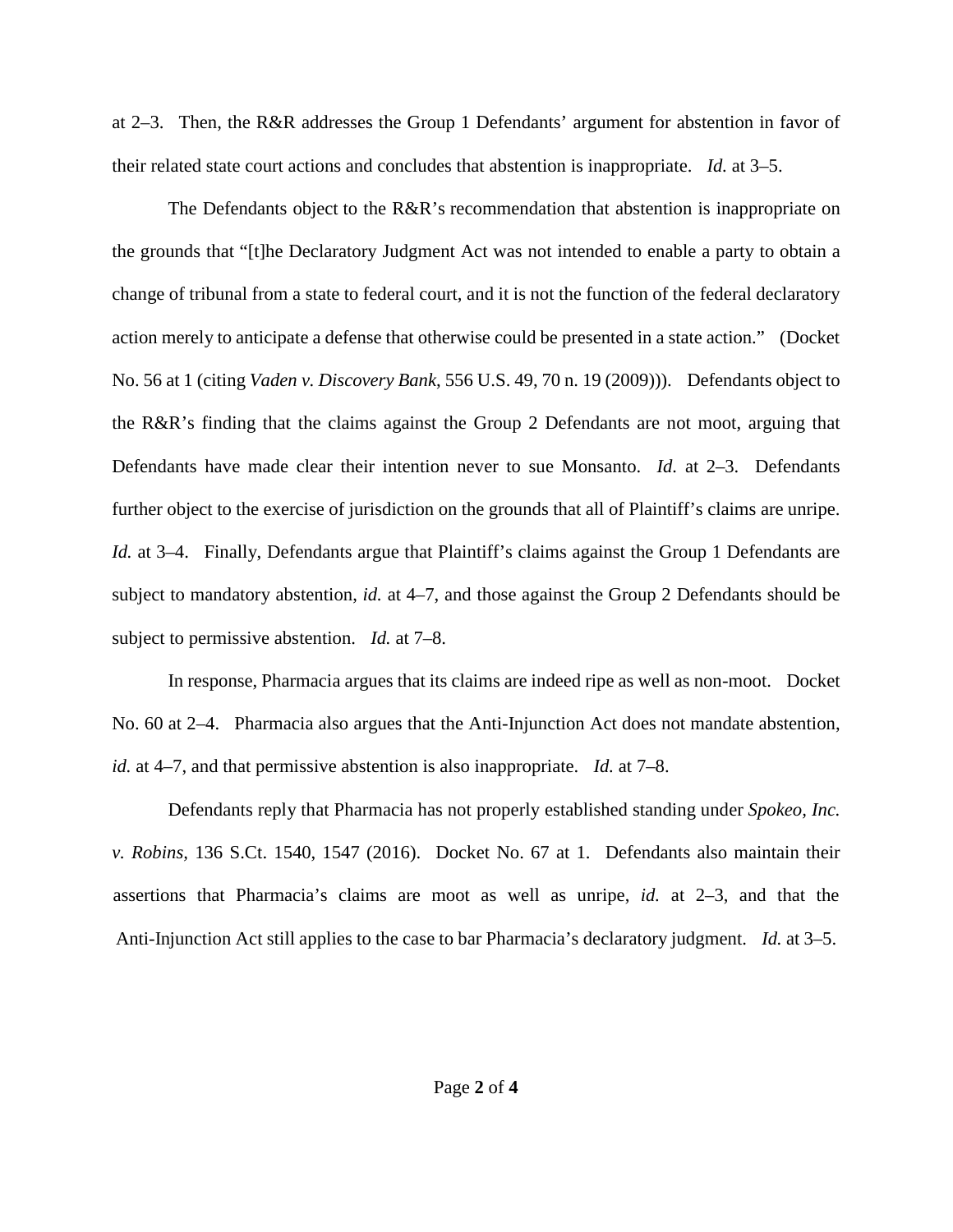Finally, Pharmacia sur-replies that this case is distinguishable from *Spokeo*, Docket No. 81 at 2, and that Pharmacia has standing to bring its declaratory judgment action against Defendants. *Id.* at 2–4.

Upon *de novo* review of the foregoing, the claims are justiciable, mandatory abstention is inapplicable and permissive abstention is inappropriate. Accordingly, the Court finds that Pharmacia has sufficiently established standing.

First, the claims are ripe and not moot. *See* Docket Nos. 49 at 2–3; 60 at 2–4. As to ripeness, Plaintiff's declaratory judgment claims are distinguishable from the affirmative claims under the Fair Credit Reporting Act in *Spokeo*. *See* 136 S.Ct. at 1544. Defendants argue that Plaintiff's claims are not ripe but acknowledge that the Group 1 Defendants have already brought a related suit and the Group 2 Defendants have retained counsel to investigate bringing a suit. Docket No. 56 at 3–4. Bringing suit and retaining counsel, respectively, represent at least the "specific and concrete" threat of litigation required for ripeness. *See* Docket No. 60 at 2 (citing *Orix Credit Alliance, Inc. v. Wolfe*, 212 F.3d 891, 897 (5th Cir. 2000). The claims against all Defendants are ripe; the claims are also not moot. The Magistrate Judge correctly determined that absent some writing or other definitive act, the mere representation of counsel that the Group 2 Defendants will not sue is insufficient to render the claims moot. Accordingly, the claims are justiciable.

Second, the Anti-Injunction Act does not bar Pharmacia's claims. The same issues are not before the federal and state courts. *See* Docket No. 49 at 3 (citing *Travelers Ins. Co. v. Louisiana Farm Bureau Federation, Inc.*, 996 F.2d 774, 776 (5th Cir. 1993)). The preemption question in